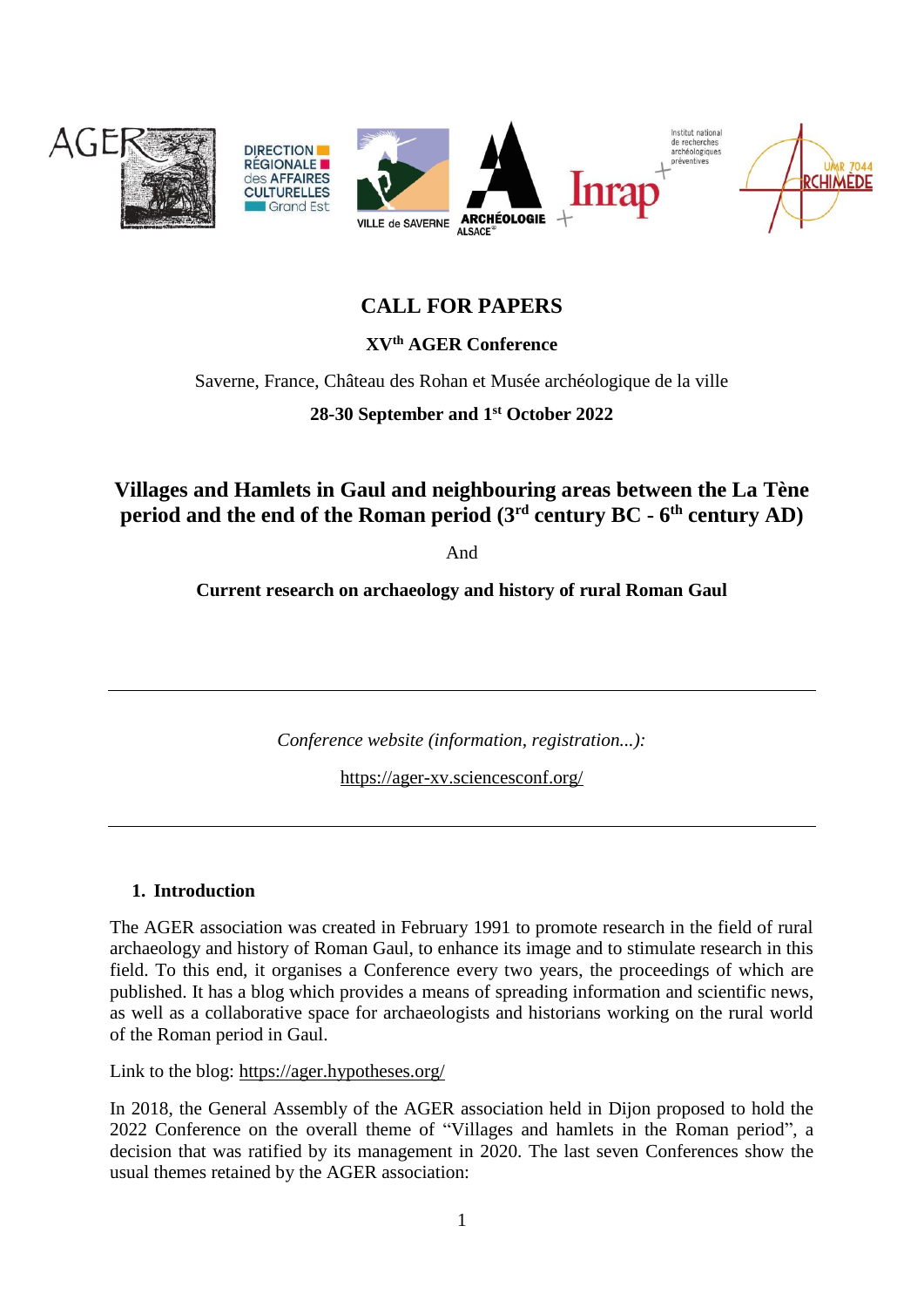- The forms of Gallo-Roman rural habitat. Terminologies and typologies confronted to archaeological realities (2008).

- Rural landscapes and territories in the cities of the Roman West. *Gallia* and *Hispania* (2010).

- Consumption in the countryside of Roman Gaul (2012).

- Producing, transforming and storing in the Roman Gaulish countryside (2014).

- The exploitation of maritime resources in Antiquity. Productive activities and territorial organization (2016).

- Tools and movable equipment of agropastoral activities in Gaul (2018).

- Experimentation in archaeology (2021).

The  $XV<sup>th</sup> AGER Conference$ , which will take place in Saverne on  $28<sup>th</sup>$ ,  $29<sup>th</sup>$ ,  $30<sup>th</sup>$  September and 1th October 2022, will deal with the theme "Villages and Hamlets in Gaul and neighbouring areas between the La Tène period and the end of the Roman period  $(3<sup>rd</sup>$  century  $BC - 6<sup>th</sup> century AD$ <sup>"</sup>.

This meeting will address a thematic not yet widely addressed for the Roman period in Gaul and it will complement the elements and approaches developed in the framework of the AGER VII Conference: "The forms of Gallo-Roman rural habitat. Terminologies and typologies confronted to archaeological realities".

Since the Antibes meeting in 2016, a session of the Conference has been devoted to current research on the rural world in Gaul in the Roman period. The AGER XV<sup>th</sup> Conference in Saverne will devote half a day to papers and posters presenting recent discoveries and research work.

Finally, this meeting will be the first AGER Conference to be held in Alsace. This region offers a rich archaeological context with well-recognised villages and hamlets methodically studied (Meyer and Nüsslein 2014; Nüsslein *et al*. 2020). In addition, the city of Saverne has a museum that houses collections from these sites, including the *Wasserwald* at Haegen which was interpreted as a hamlet as early as the 1980s.

### **2. Problems and objectives for the main theme of the Conference**

Recent works shows the great diversity of settlement types that occupied the countryside of Roman Gaul (Reddé 2017, 2018). The vast majority of these settlements seems to correspond to so-called 'isolated' habitats. From the *villa* to the small farm, they are therefore perceived as ubiquitous settlement models. Agglomerations, whatever their size and the number of houses or functional units aggregated, only rarely appear in the bibliography in the traditional rural habitat system. However, clustered settlements are an integral part of the rural settlement pattern as they play many roles in the functioning of the territories. In this case, it refers to agglomerations with a marked commercial or craft status (towns, villages, etc.). Some of them could then polarise and energise the network of peripheral settlements. However, there are also grouped settlements of a different status that do not fall into the previous category: villages and farming hamlets.

For the Roman period, the existence of this type of settlement has been mentioned at least since the  $19<sup>th</sup>$  century. Beginning of the 1980s, Ph. Leveau emphasised its existence. He diverge with the generally accepted idea according to which Rome wanted to raise all settlements to the rank of town and that the Gallic villages could not persist (Leveau 1983). At the same time, F. Pétry's work concerning the Vosges, between Saverne and Sarrebourg,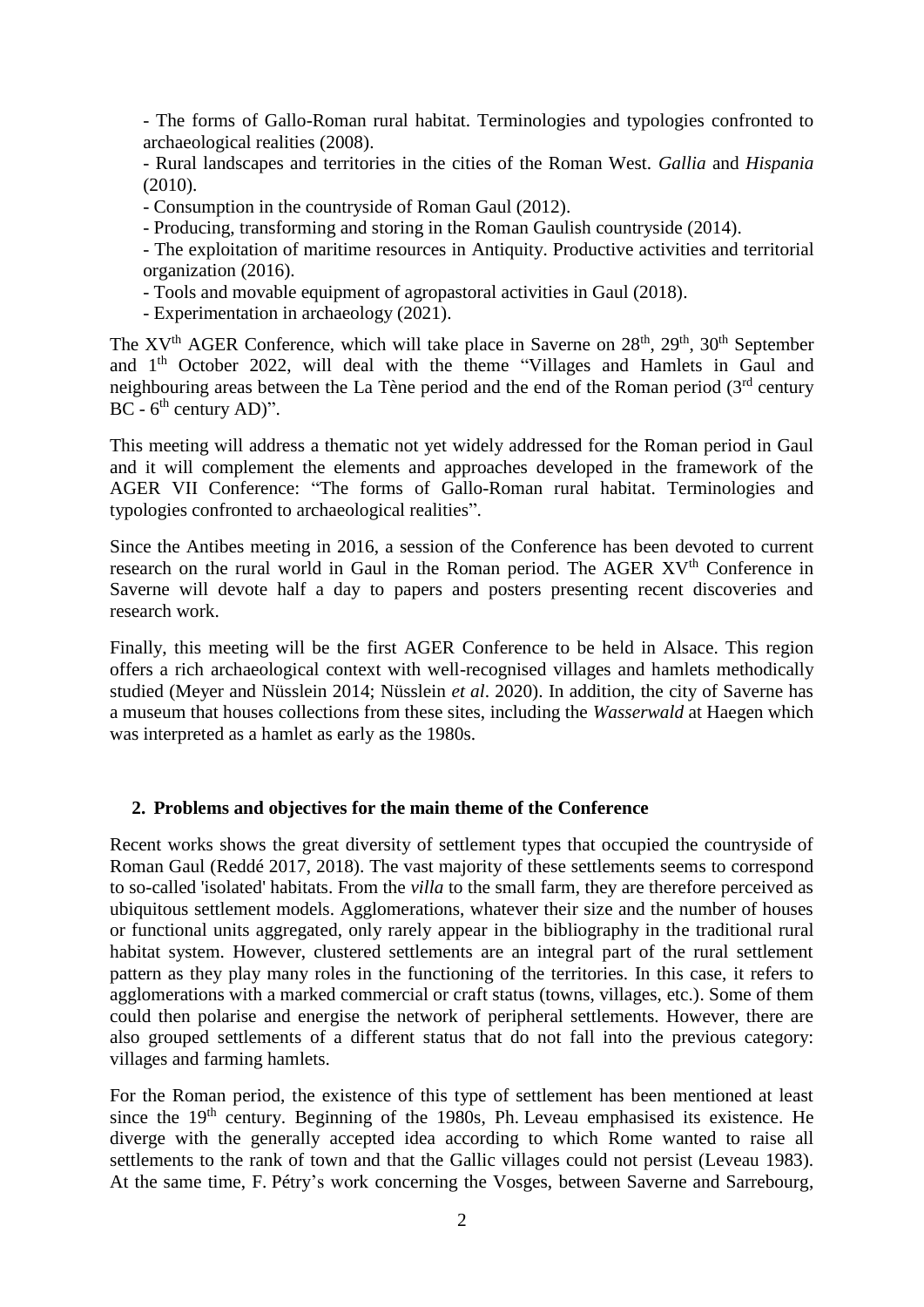showed the existence of these agglomerated settlements not fitting into the conventional typologies (Pétry 1982). Beginning of the 1990s, Michel Mangin, in the conclusion of the Bliesbruck-Reinheim/Bitche Conference on so-called 'secondary' settlements, expressed the wish that "specialists in the countryside should include the 'rural villages' in their problematic"(Petit, Mangin 1994, 294). In the 2010s, the debate on the existence of villages with an agropastoral function in the countryside of Roman Gaul is resurfacing (Favory 2012; Monteil 2014). Outside the French borders, in Great Britain (Smith et al. 2016) or in the Netherlands for example (Roymans, Derks 2011), the existence of villages and hamlets is recognised and accepted as several of them were documented and published.

A recent review of the issue has proposed to define a village or hamlet in the Roman period as a grouped settlement, composed of farmsteads close to each other or scattered over a limited area, which is almost exclusively oriented towards agropastoral activities, without excluding other more punctual activities (Nüsslein *et al.* 2018). This distinguishes them from other grouped settlements, such as roadside settlements, artisanal settlements, settlements with an extractive function, or urban settlements, both large and small, which have strong commercial, political or religious functions.

Although the existence of villages and hamlets is not in doubt, they remain poorly known in Gaul. Several examples are attested but are scarce in the literature. The reasons why archaeologists and historians have so far been little confronted with this category of settlement obviously raise questions. Is the village a very marginal phenomenon? Is it a type of settlement that only develops in specific areas? Is this scarcity not rather linked to the state of research? Is this difficulty to identify them as grouped settlements related to the size of the excavation windows? To the tenuous nature of the remains of these sites? Or to the fact that archaeologists have not yet explored this lead in an attempt to interpret some sites that do not have the morphology of an "isolated habitat"? The question of their identification and archaeological characterisation obviously poses a problem. The recent study of villages and hamlets in the Alsace plain has shown, for example, that this type of habitat can be difficult to recognize on account to the tenuous nature of the remains and the size of the excavation windows (Nüsslein *et al.* 2020).

Therefore, the first objective of this Conference will be to define the criteria for recognising this type of habitat. The presence of grouped rural settlements everywhere is not necessarily self-evident. It is essential, before tackling other issues, to resolve the question of their identification and archaeological characterization, and to establish the interpretation of the sites discovered. Also, it could be necessary to revise sites excavated earlier. During the Conference, it will therefore be appropriate to compare examples and different cases studies in order to try to establish a framework and to define criteria or indicators that enable a site to be identified as a village, or hamlet. What are the types of remains that allow them to be recognised? Under what conditions? With what methods? Also, we could ask to what extent this type of site is recognisable by field walking and aerial prospection or with another noninvasive method of investigation. These aspects will also be investigated: what is the general form of the habitats? How are they organised? What are theirs equipment? Are there similar forms or only regional types? The presentations made during the Conference will provide an overview of the morphologies and internal organisation that villages and hamlets can adopt. Although we invite the speakers to present sites from Gaul and neighbouring areas (Germania, Brittany, Hispania, Italy, etc.), the Conference is also open to presentations concerning settlements located in more distant regions (North Africa or the Near East, for example).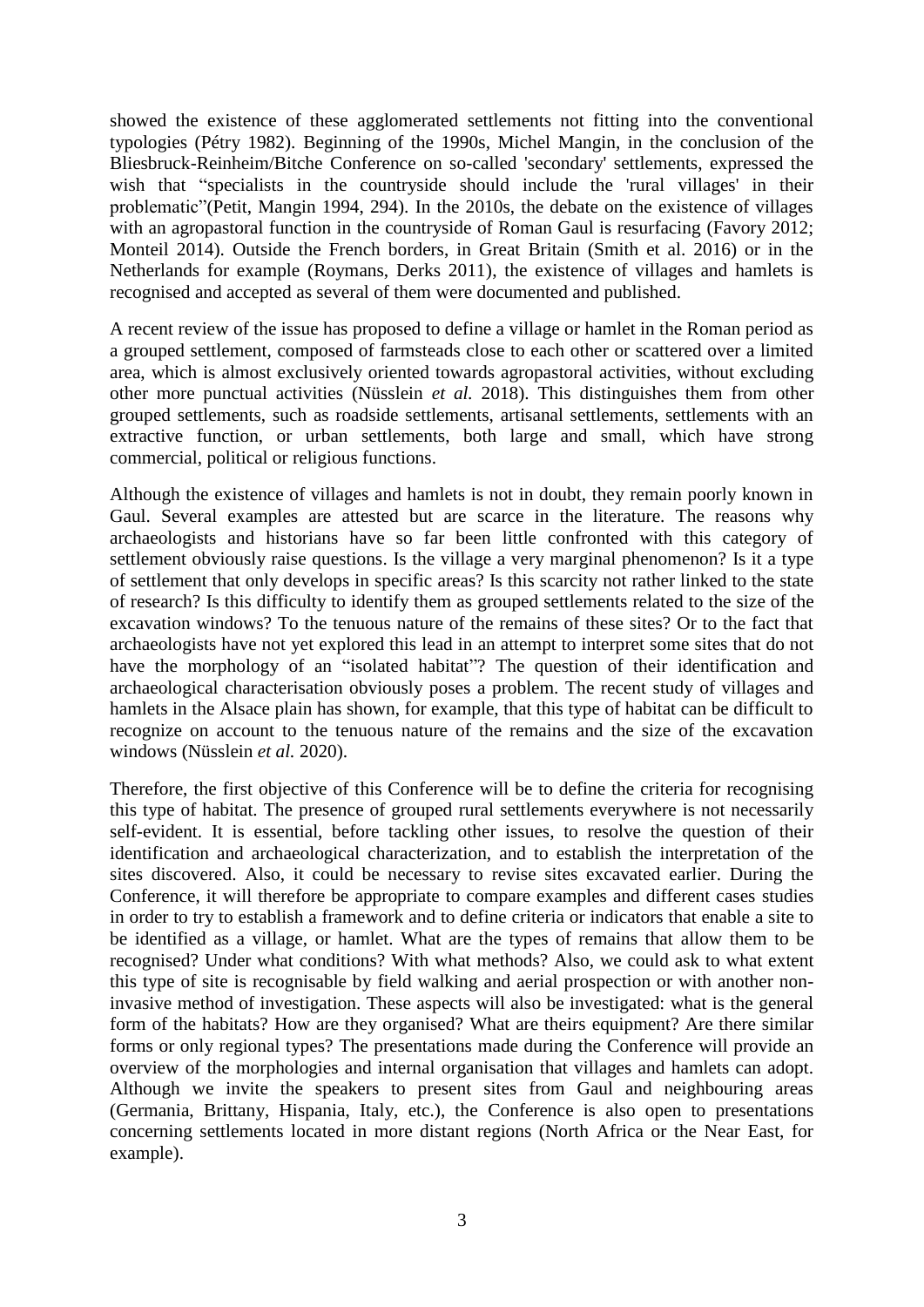Concerning their characterisation, if the villages and hamlets are mainly oriented towards agro-pastoral activities, the nature of production and its organisation are still little known. Are they similar or different from isolated settlements in the same region? Are there particular agro-pastoral facilities? Are there different activities within a same site or are there a complementarity between farms? Talks will therefore address the question of agro-pastoral equipment, tools and bioarchaeological data.

The second objective of this Conference will be to make an inventory of grouped rural habitats, to map them in order to identify the areas in which they are developing and to measure the spread of this habitat type. Within the regions in which hamlets and villages develop, it will also be interesting to try to understand their role in the settlement and the agro-pastoral production system. What is their relationship with other settlements? Are there areas where agriculture is based solely on agglomerated settlements? Did they play a major role in the conquest or development of areas during the Roman period? Speakers should therefore take care to contextualise the site(s) they are presenting in order to understand the spatial environment (from a geographical and settlement point of view) of the settlement(s) in question. While presentations on several sites are recommended, a talk dealing with one site in particular is possible. The author(s) should ensure that the site in question is compared with the regional context. The aim is also to find out more about the social and agrarian structure of the countryside in which these habitats are integrated.

The spatial and environmental aspects are also decisive in trying to understand the emergence of villages and hamlets in certain areas. Is there an environmental determinism linked to the quality of the soil, for example? Are there particular cultural features that explain the presence of this type of settlement in certain regions? Could the establishment of villages and hamlets be the result of the will of a power or a particular land structure?

These questions are related to the third objective of the Conference, which is devoted to the problem of the origin and evolution of the village and the hamlet. From one area to another, and even within the same one, the dynamics of the evolution and emergence of villages and hamlets can be different. Are these settlement forms directly inherited from the La Tène period? What are the differences between an "open agglomeration" or village of the La Tène period and a village, or hamlet, in the Roman period? Are they the result of a gradual aggregation of farms, opportunistic and chosen, or of a previously established plan? Did they exist throughout the Roman period? Are there differences in their appearance and dynamics between regions? Is their emergence in certain areas only linked to the dynamics that generally lead to the appearance of grouped settlements at the end of Antiquity? What happens to the ancient villages and hamlets after the Roman period? If the Roman period is the main focus of the subject, the chronology chosen, from the  $3<sup>rd</sup>$  century BC to the  $6<sup>th</sup>$ century AD, is vast in order to fully understand the phenomenon of appearance, evolution and abandonment of this type of settlement, before, during and after the Roman period. It should be noted, however, that the aim of the Conference is not to focus on the question of the emergence of villages in the Middle Ages.

Ultimately, the aim of this Conference is to lay the foundations for the study of villages and hamlets in Gaul. Many questions arise concerning this type of habitat, which must be taken into consideration in the approach to the ancient rural landscape. It is also to expand on the diversified panorama of the habitat's forms and on our better understanding of the diversity of the settlement and production's systems.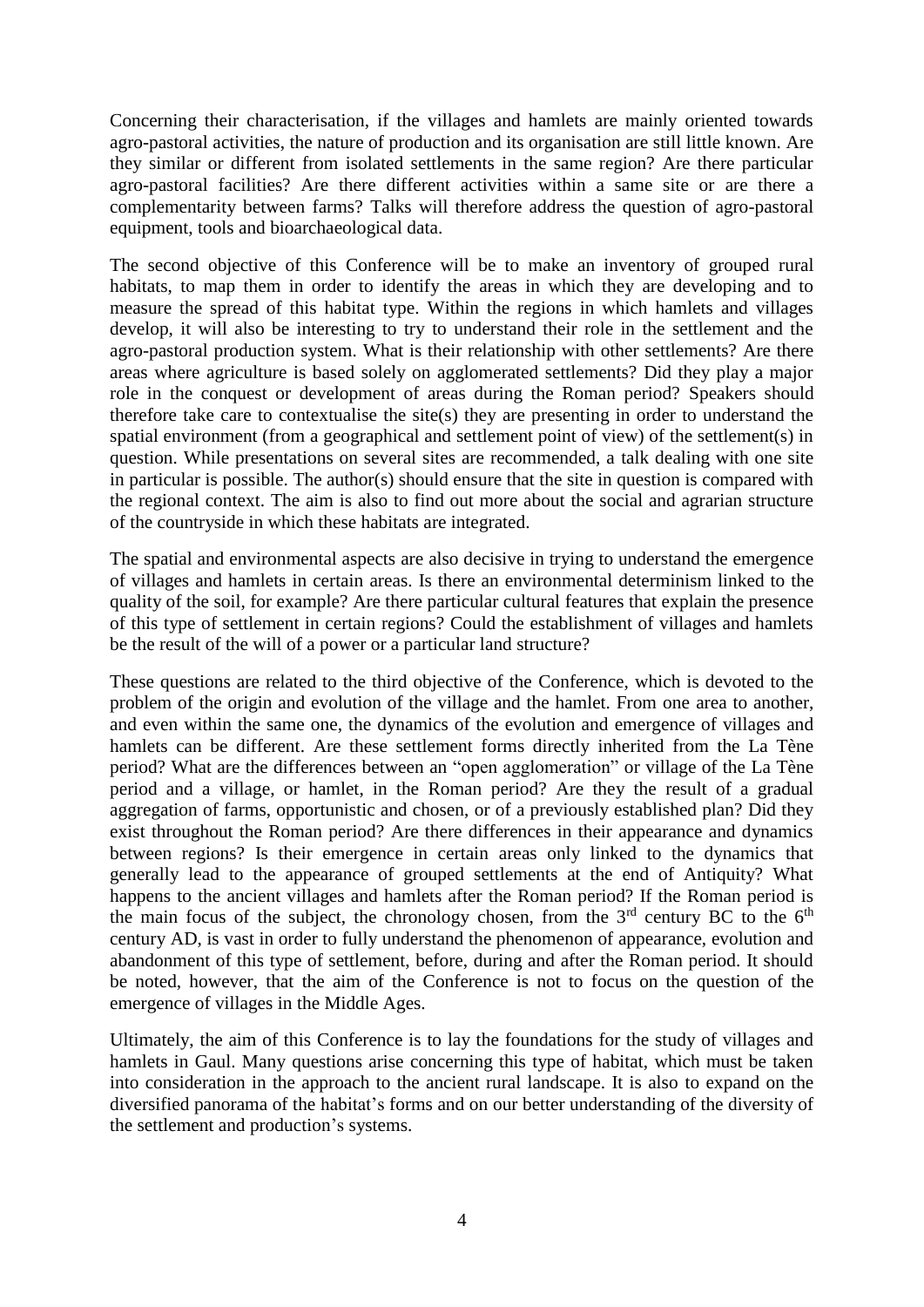### **3. "Current Research" session**

The morning of the 1<sup>st</sup>October will be devoted to current research. The talks will focus on recent researches devoted to the archaeology and/or history of rural Roman Gaul and neighbouring regions. Emphasis will be placed on synthesis works, remarkable recent discoveries, methodological approaches and interdisciplinary research projects.

### **4. Proposals for talks and posters**

Talks (20 min for the main theme, 15 min for the "Current Research" session) and posters (A0 or A1) may be presented in English or French (posters will not be presented orally). Proposals for the main theme of the Conference and for the "Current Research" morning session must be sent **before 12 December 2021**. These proposals will be validated by the Scientific Committee.

Proposals must include:

- the title (in French and English)
- the contact details of the authors with their affiliation(s) and full contact details
- 5 keywords (in French and English)

- an abstract of 5000 characters maximum for the talks, 3000 characters maximum for the posters (in French and/or English)

The text document should be provided in .odt or .doc format, with the prefix JA\_ ("Current Research") or TH\_ (main theme) preceding the name of the author. Please do not use styles.

Address for submission of proposals[:agerXV@gmx.com](mailto:agerXV@gmx.com)

# **5. Publication of the proceedings**

Papers and posters on the main theme of the Conference will be published. However, the modalities are not yet fully determined.

# **6. Organisation of the Conference**

The conference will start on the morning of Wednesday 28 September 2022. The 28<sup>th</sup>, 29<sup>th</sup> and 30thSeptember will be devoted to the main theme of the Conference. A visit to the archaeological museum of Saverne is planned during these three days. The morning of the 1<sup>st</sup>October will be dedicated to the "Current Research" session. An outing to the museum of the Sarrebourg and a visit to an archaeological site are planned for the afternoon of the 1 stOctober.

Registration for the conference will be open in spring 2022.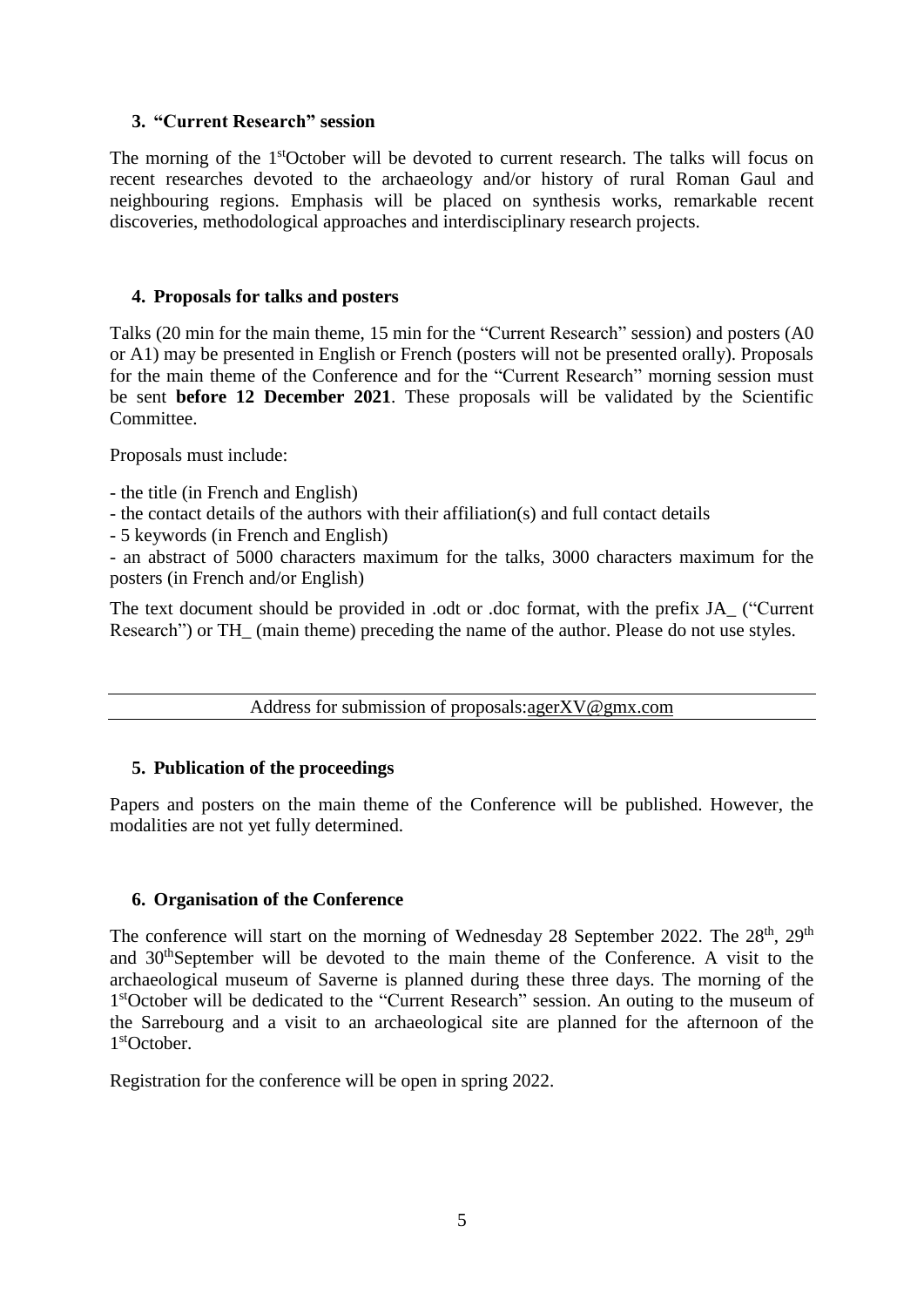### **7. Organising Committee**

| Brkojewitsch Gaël | Metz Métropole, UMR 7299         |
|-------------------|----------------------------------|
| Kuchler Philippe  | Archéologie Alsace, UMR 7044     |
| Meyer Nicolas     | Inrap                            |
| Nüsslein Antonin  | Ministère de la Culture, UMR7044 |

#### **8. Scientific Committee**

| Brkojewitsch Gaël    | Metz Métropole, UMR 7299              |
|----------------------|---------------------------------------|
| Georges-Leroy Muriel | Ministère de la Culture, UMR 6249     |
| Favory François      | Université de Franche-Comté, UMR 6249 |
| Ferdière Alain       | Université de Tours, UMR 7324         |
| Flotté Pascal        | Archéologie Alsace, UMR 7044          |
| Leveau Philippe      | Université Aix-Marseille, UMR 7299    |
| Malrain François     | Inrap, UMR 8215                       |
| Meyer Nicolas        | Inrap                                 |
| Monteil Martial      | Université de Nantes, UMR 6566        |
| <b>Nouvel Pierre</b> | Université de Bourgogne, UMR 6298     |
| Nüsslein Antonin     | Ministère de la Culture, UMR 7044     |
| Peytremann Edith     | Inrap, UMR 6273                       |
| Raynaud Claude       | <b>CNRS, UMR 5140</b>                 |
| Trément Frédéric     | Université Clermont Auvergne, EA 1001 |
|                      |                                       |

#### **9. Institutional partners**

- Archéologie Alsace :<https://www.archeologie.alsace/>
- Direction régionale des affaires culturelles Région Grand Est : <https://www.culture.gouv.fr/Regions/Drac-Grand-Est>
- INRAP :<https://www.inrap.fr/>
- UMR 7044 Archimède :<https://archimede.unistra.fr/>
- Ville de Sarrebourg :<https://www.sarrebourg.fr/>
- Ville de Saverne :<https://www.saverne.fr/>

#### **10. Bibliography**

- **Brunet, R., Ferras R. et Théry H. 1992** : *Les mots de la géographie. Dictionnaire critique*. Montpellier-Paris, La Documentation Française, 518 p.
- **Favory F. 2012** : La dure condition des agglomérations secondaires, *Les Nouvelles de l'Archéologie*, 127, p. 40-44.
- **Leveau Ph. 1983** : La ville antique et l'organisation de l'espace rural : *villa*, ville, village, *Annales. Économies, Sociétés, Civilisations*, 38ᵉ année, n° 4, p. 920-942.
- **Meyer N., Nüsslein A. 2014** : Une partie de la campagne gallo-romaine du Haut- Empire des cités des Médiomatriques et des Triboques préservée par la forêt : les habitats et parcellaires des Vosges du Nord (Moselle et Bas-Rhin) de part et d'autre du seuil de Saverne, in *Dossiers du programme européen "Rural Landscape in northeastern Roman Gaul"*, 2 [en ligne : halshs.archives-ouvertes.fr/RURLAND/hal-01007619v1, mis en ligne le 16/06/2014].